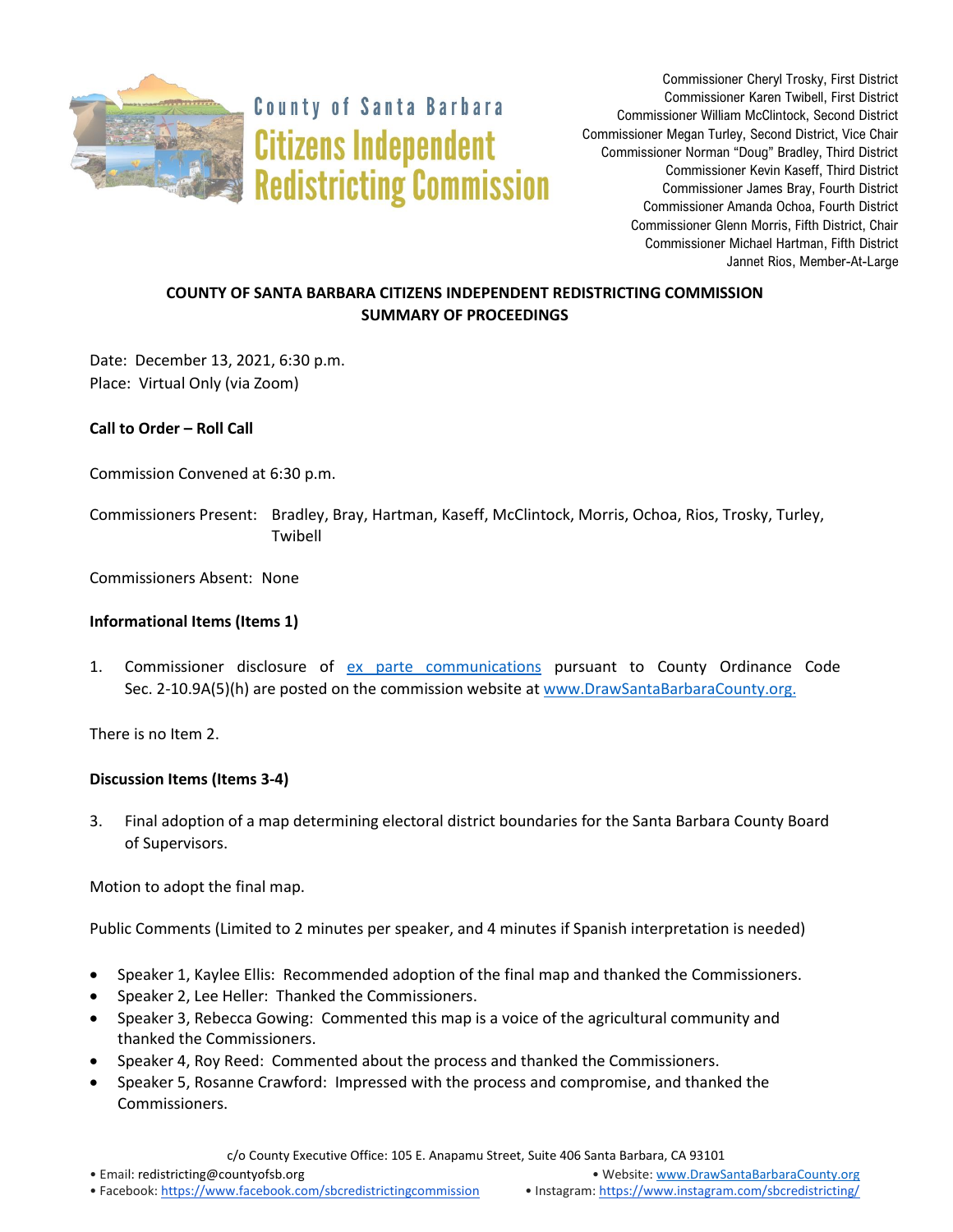County of Santa Barbara Santa Barbara County Independent Redistricting Commission Summary of Proceedings for December 13, 2021 Page | 2

- Speaker 6, Deb Robinson: Thanked the Commissioners.
- Speaker 7, Barbara Battistini: Ratify the final map and thanked the Commissioners for giving a voice to the coastal community.
- Speaker 8, Frances Romero: Commented about the spirit of compromise and consensus, and thanked the Commissioners, consultants and staff.
- Speaker 9, Denice Adams: Commented about the process, in favor of adopting the final map, and thanked the Commissioners.
- Speaker 10, Andy Caldwell: Overall a good map and thanked the Commissioners.
- Speaker 11, Nelda Martin: In favor of adopting the final map and thanked the Commissioners and staff for a great job.
- Speaker 12, Teri Doutney: Thanked the Commissioners.
- Speaker 13, Colleen Estrada: In favor of the preferred map and thanked the Commissioners for a great job.
- Speaker 14, Greg Hammel: Thanked the Commissioners for listening to the citizens of Santa Barbara County.
- Speaker 15, Karen Miller: Thanked the Commissioners for listening to the community.
- Speaker 16, Maria Kaestner: Commented about process, diversity, and thanked the Commissioners for listening to public input.

Motion Carried: 11 Ayes 0 Noes 0 Absent

4. Approval of the final report to be issued with the adopted map explaining the basis on which the commission made its decision in achieving compliance with Section 2-10.9A of the Santa Barbara County Code.

*Notice for those speaking regarding Items 3-4: To allow enough time for the Commission to fully deliberate on map selection, public comments will be limited to no more than two minutes each. The Chair will establish a cut-off time for submitting requests to speak, which will be shortly after the staff report. Those participating in-person must submit a speaker slip and those participating via Zoom much raise their hands before the announced cut-off time.*

Commissioner Comments and Discussion:

- Jennifer Fitzgerald, Tripepi Smith, clarified that the discrepancy (in draft maps numbers) in the Outreach Report (109) and Final Report (114) are the maps submitted by NDC. The maps included in the Outreach Report are publicly drawn maps submitted by the public only, and not the maps submitted by NDC.
- Dr. Phillips confirmed the accuracy of the wording in the last sentence under Contiguity on Page 10 of the report: The islands are "*not accessible"* through regular ferry service embarking from Santa Barbara County.

Motion to accept and approve the final report to be issued with the adopted map.

Motion Carried: 11 Ayes 0 Noes 0 Absent

c/o County Executive Office: 105 E. Anapamu Street, Suite 406 Santa Barbara, CA 93101

• Email[: redistricting@countyofsb.org](mailto:redistricting@countyofsb.org) • Website: [www.DrawSantaBarbaraCounty.org](http://www.drawsantabarbaracounty.org/)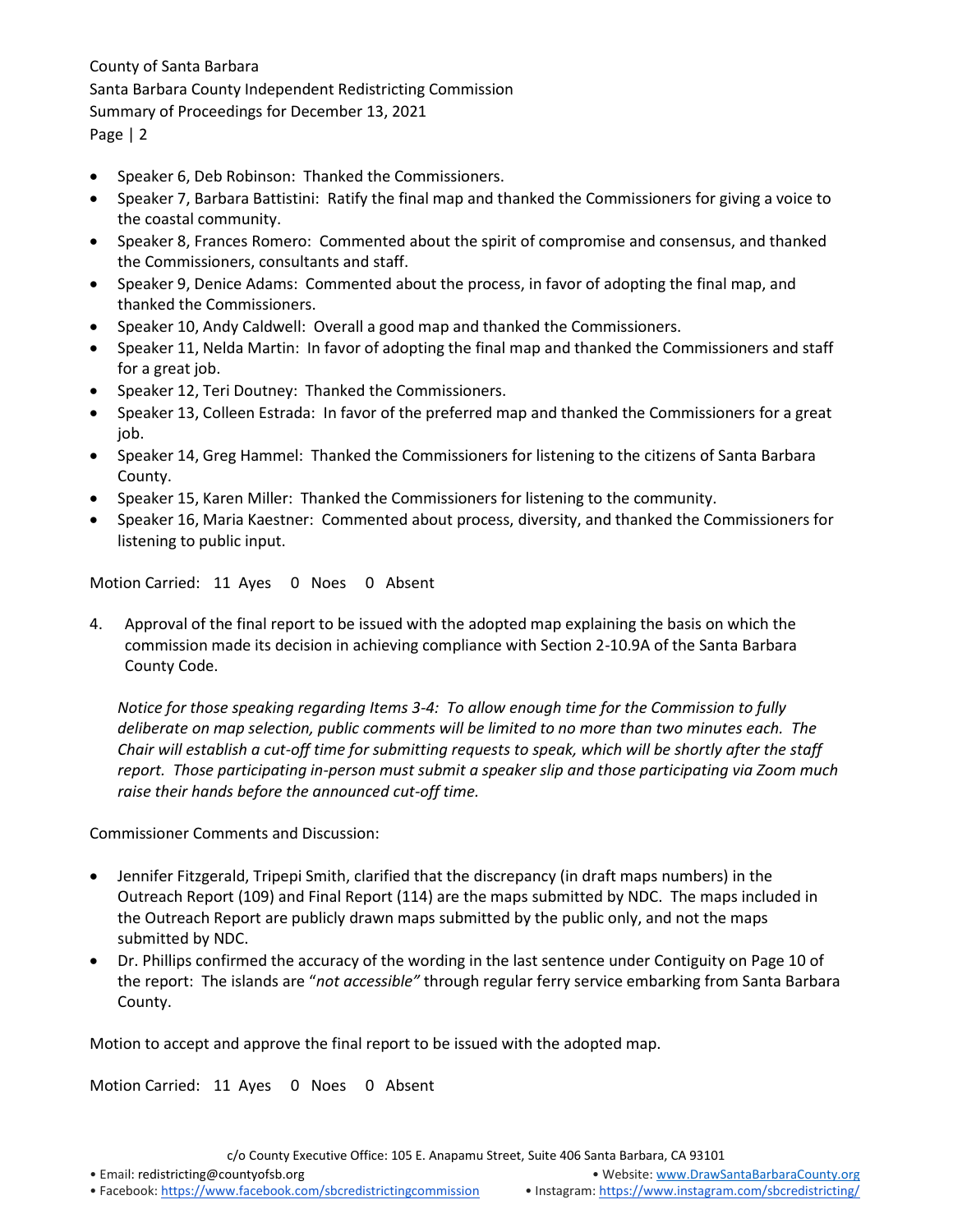County of Santa Barbara Santa Barbara County Independent Redistricting Commission Summary of Proceedings for December 13, 2021 Page | 3

The Commissioners discussed and directed Tripepi Smith make the following corrections to the Outreach Report:

- Change the number of workshops to 5 in the Executive Summary.
- Change the word "Ethnic" to "Cultural" throughout the report.

Attorney Ordin clarified the following:

- The plan will be effective 30 days after it is filed with the County elections official (Santa Barbara County Clerk, Assessor and Registrar of Voters), and is subject to a referendum.
- The website will be available for 10 years as required by law.
- The term of a Commissioner is 10 years.

#### **General Public Comments**

*The General Public Comment period is reserved for comments on items not on this Agenda and for matters within the subject matter jurisdiction of the Citizens Independent Redistricting Commission. The Commission may adopt reasonable regulations, including time limits, on public comments. The Commission may not discuss or take action on any matter raised during the public comment section, except to decide whether to place a matter on the agenda of a future meeting. Written public comments are posted at [https://DrawSantabarbaraCounty.org/calendar-agenda/](https://drawsantabarbaracounty.org/calendar-agenda/)*

General Public Comments (Limited to 2 minutes per speaker, and 4 minutes if Spanish interpretation is needed)

None

#### **Reports from Legal Counsel, Demographer and Communications Consultant**

Legal Counsel: None

Tripepi Smith: None

NDC: All necessary files will be sent to the Registrar tomorrow morning.

#### **Commissioner Comments**

Commissioner Trosky thanked the consultants, county staff, commissioners and the public.

Commissioner Twibell thanked commissioners and the public.

Commissioner McClintock thanked commissioners and the public.

Commissioner Turley thanked support staff, commissioners and the public.

Commissioner Bradley thanked commissioners, county staff, legal counsel, consultants, translators, and the public.

Commissioner Kaseff thanked commissioners, staff, and legal counsel.

Commissioner Bray commented about the process, and thanked the commissioners, legal counsel, and staff.

c/o County Executive Office: 105 E. Anapamu Street, Suite 406 Santa Barbara, CA 93101

• Email[: redistricting@countyofsb.org](mailto:redistricting@countyofsb.org) • Website: [www.DrawSantaBarbaraCounty.org](http://www.drawsantabarbaracounty.org/)

<sup>•</sup> Facebook: <https://www.facebook.com/sbcredistrictingcommission> • Instagram: <https://www.instagram.com/sbcredistricting/>